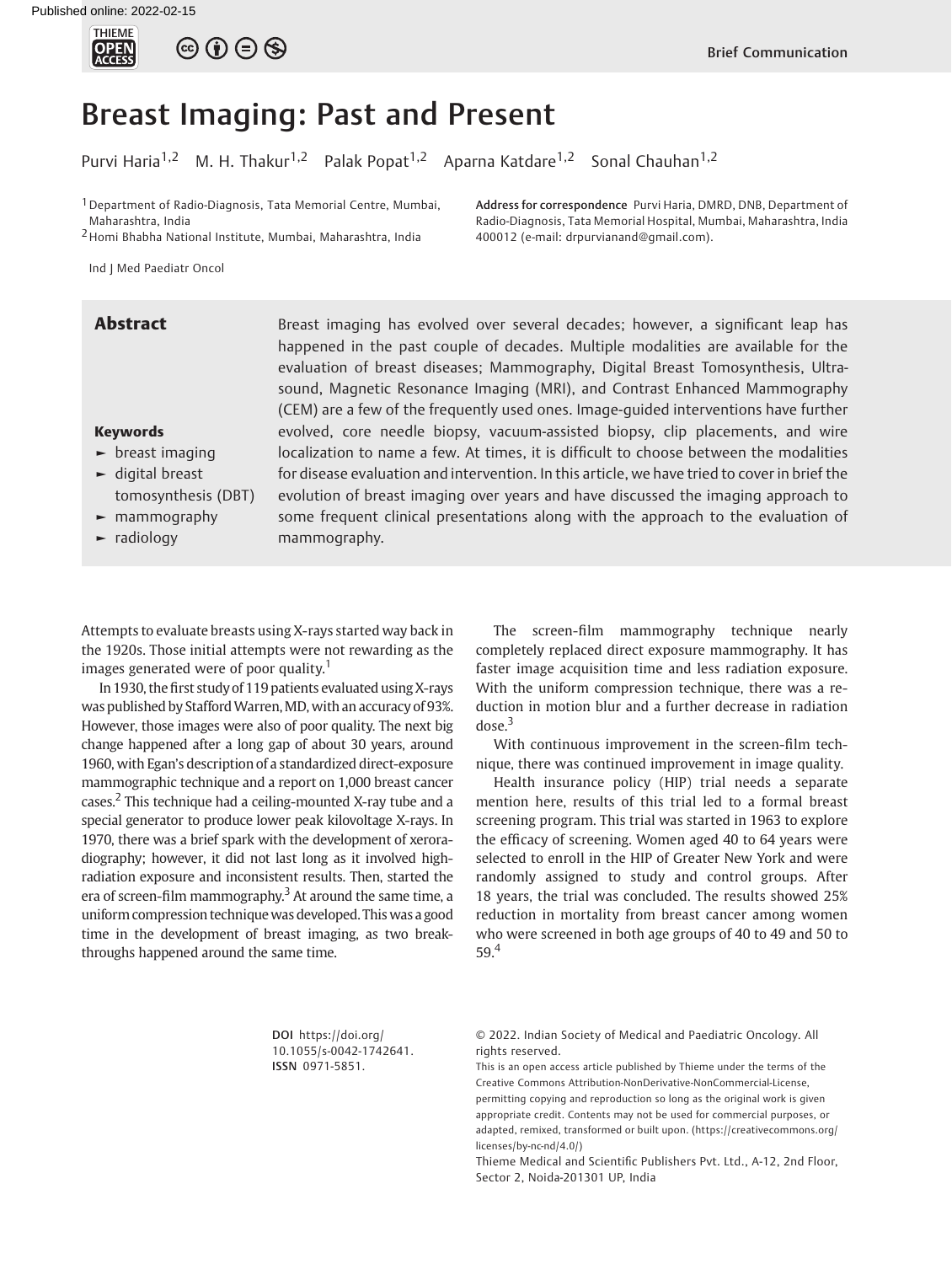

Fig. 1 (A and B) With Illustration 1: bilateral mammogram in CC and MLO views. It shows two popcorn calcifications in the upper outer quadrants of the right breast suggestive of involuting fibroadenomas. A high-density mass in the upper inner quadrant of the left breast is seen.

Now is the era of digital mammography, also described as full-field digital mammography (FFDM). In this technique, digital receptors are used in the place of screen film. There are manifold advantages of this technique. Digital images are incorporated with the picture archiving and communication system. They are easy to reproduce without exposing patients again to radiation, post-processing of image is possible, they can be stored for a long time without losing their quality, and can be used for comparison at a later time  $(-$ Fig. 1A and B).

The latest development in breast imaging is the threedimensional (3D) mammography technique, also known as digital breast tomosynthesis (DBT). DBT got Food and Drug Administration approval in the year 2011 for use in breast imaging.<sup>5</sup>

This technique involves obtaining multiple thin images of breasts in a stack. This is obtained by movement of the X-ray tube in arc-like fashion for 15° to 60° depending on the vendor. Each image is evaluated as a separate image in a stack. DBT was used along with 2D FFDM; however, it raised concerns over increasing radiation dose to patients. This has led to the development of synthesized views, which are constructed from data of DBT. Since its introduction, there

has been a significant change in the practice of breast imaging. This technique has led to an improved cancer detection rate and a decrease in the recall rate.<sup>6</sup>

Data from a study suggested that DBT is associated with the detection of smaller, more often node-negative and HER2-negative invasive cancer when compared with 2D FFDM.<sup>7</sup>

A recent entry in breast imaging is contrast-enhanced mammogram (CEM).<sup>8</sup>

Iodinated contrast is introduced intravenously, and subsequently, low and high-energy X-ray images are obtained. These images are then post-processed to get subtracted images. The post-processed images show only contrast enhancement within the breast, masking background parenchymal density ( $\blacktriangleright$ Fig. 2). This new technique has many promising advantages: it is cheap, fast, and many existing mammography machines can be upgraded to incorporate this technique. It is especially useful in locations where access to breast magnetic resonance imaging (MRI) is limited. This technique is also described as poor women's MRI. However, being a fairly recent technology, many studies are occurring around the world for its use in different indications.

Mammography and ultrasound (US) are complementary to each other. Since US has been introduced as a diagnostic imaging investigation in the year 1954, it has been an integral part of the investigation of breast diseases.<sup>9</sup>

Many advances have happened in the US technique and equipment: harmonic imaging, cross-beam technology, elastography, etc. One of the important ones is elastography which measures the stiffness of tissue with an US beam. The harder the tissue, the more are the chances of it being malignant. The hardness of tissue can also be measured quantitatively in kilopascal. Elastography can be performed either with shear wave elastography or strain elastography. Shear wave elastography can quantitatively measure stiffness in kilopascal or meters per second.<sup>10</sup> Initial attempts for breast MRIs were performed using body coils. Subsequently,



Fig. 2 Mammogram ( $=$  low-density image on CEM) and processed contrast-enhanced images of the right breast in CC and MLO views, showing enhancement of lesion in the upper outer quadrant with suppression of background parenchymal density. Adjacent satellite lesion is better seen on contrast image (CEM) on CC view. CC, craniocaudal; CEM, contrast-enhanced mammogram; MLO; mediolateral oblique.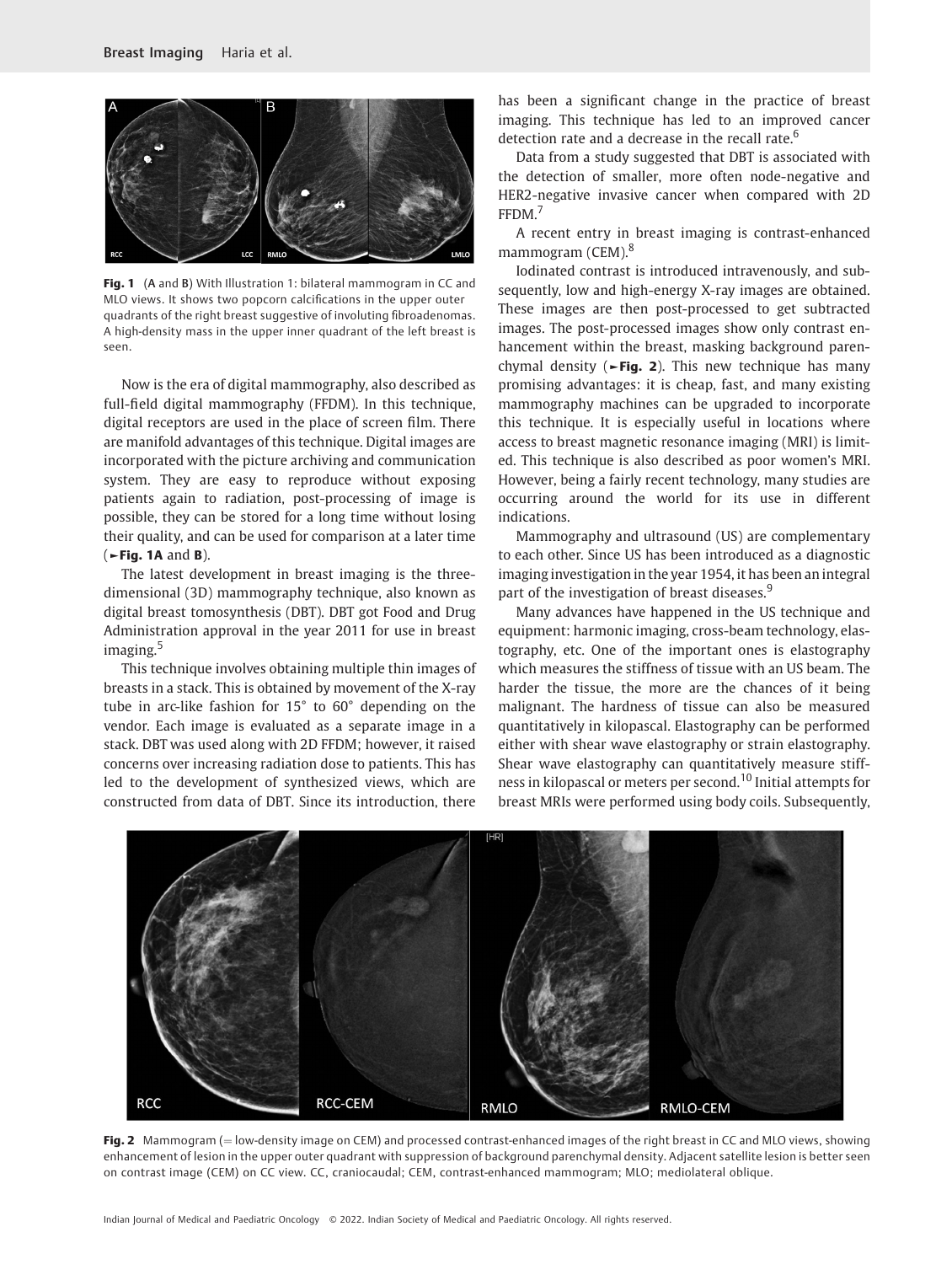breast coils were developed for dedicated breast imaging. MRI has evolved on two fronts: spatial imaging and dynamic imaging with kinetic curve assessment. With improvement in spatial imaging techniques, high-quality images are obtained, whereas dynamic images give information about vascularity and angiogenesis within the tissue. Kinetic curve assessment has shown a good predictive value for cancer detection. There are various indications when breast MRI is performed: a surveillance scan in BRCA-positive cases, in high-risk individuals, as a problem-solving tool when both mammogram and US are inconclusive, in cases of lobular cancer on histopathology for disease mapping, in the evaluation of nipple discharge when US is negative, and response assessment in post-neoadjuvant chemotherapy (NACT) cases.

MRI has high sensitivity in the detection of small lesions; however, it is still not the first imaging investigation in breast cancer evaluation, for multiple reasons. First of all, it is expensive and time-consuming; MRI is not sensitive for the detection of calcifications, which is one of the common presentations of early noninvasive cancer. At times, calcification seen on mammogram due to low-grade ductal carcinoma in situ (DCIS) are completely silent on MRI, without any enhancement. Hence, performing only an MRI is insufficient, as it might miss small grouped microcalcifications in some other parts of the breast. MRI is used as an adjunct to mammogram and US.

Various image-guided breast interventions can be performed. These are either diagnostic or therapeutic. Imageguided fine needle aspirations, biopsies, and clip placements have changed the way of management of breast diseases over the years. Image-guided wire localizations have improvized the management of smaller lesions to less extensive surgical procedures. Image-guided clip placement pre-NACT enables breast conservative surgery in selected larger lesions. Therapeutic image-guided interventions are aspiration of cysts or abscesses, vacuum-assisted excisions of fibroadenomas, or other B3 lesions. The image-guided cryoablation of breast cancer is under initial studies for therapeutic use.

Image guidance for breast intervention procedures is performed using US, stereotactic, or MRI guidance. The dictum is to use the modality which shows the best pathology. There is a general trend toward having a re-examination of US (re-look US) for lesions seen on MRI/mammography, as US-guided interventions are easy to perform, with real-time imaging of lesions during the procedure. However, this may not apply to all pathologies. Microcalcifications which are only seen on mammograms are to be addressed with stereotactic or tomosynthesis guidance, whereas non-mass enhancement is only seen on MRI and needs MRI-guided intervention.

### Approach to Imaging of Breast Disease

Many developed countries around the world have dedicated mammography screening protocols. There are a few differences in these programs: starting age of screening and the time gap between two screening examinations. But all programs are based on the fact that screening is useful in early cancer detection and reduction in mortality. Screening mammograms are performed for asymptomatic individuals, whereas diagnostic imaging is performed for symptomatic patients.

American College of Radiology (ACR) and Society of Breast Imaging recommend annual screening mammogram starting at 40 years of age. The National Health Service (UK) starts screening at 50 years of age and mammogram performed after every 3-year interval. Australia and Singapore invite women for screening at the age of 50 years to have a 2-yearly mammogram. In India, we do not have a screening program for the general population. Opportunistic screening is performed whenever feasible. However, high-risk cases like BRCA mutation positive, strong family history can be called for screening annually. BRCA-positive cases are screened with mammogram and MRI alternately every 6 months.

Now, we will discuss approach to diagnostic imaging in a few clinical cases and, in the end, a brief approach to the interpretation of mammograms.

# Clinical Scenarios

#### Case 1

A 55-year-old lady complains of a breast lump.

The investigation of choice is mammography. Mammography helps in the detection of breast mass along with calcifications. Various parameters about mass like shape, density, margin, any other suspicious satellite lesions, and associated features like architectural distortion, adjacent skin changes, and microcalcifications are assessed with mammograms (►Fig. 3). At times microcalcifications extend beyond the mass, and in such cases the true extent of disease is larger than the mass or palpable abnormality seen on mammogram. Once the mammogram is evaluated, mass is further evaluated on US and appropriate breast imagingreporting and data system (BI-RADS) category is assigned to the mass.

Depending on the category assigned, mass is either further addressed with core biopsy for histopathology or is kept on observation for short-term follow-ups.

#### Case 2

In the next case, on evaluation of mammogram, an area of asymmetry is seen.

How do we evaluate asymmetry? We can obtain an additional "spot compression view" on the mammogram, to confirm it. Many times, these areas of asymmetry resolve by spots compression view, as they exist due to overlapping breast parenchyma. Recently, with the increased availability of DBT, asymmetries are evaluated better using it. If there is the resolution of asymmetry on DBT, it confirms to be due to overlap parenchyma. If there is a persistent area of asymmetry, then the patient is evaluated further using the US, to find a US correlate. If the US examination shows abnormality, it can be biopsied using US guidance. If US is negative, it can be biopsied using stereotactic guidance in the mammography suite.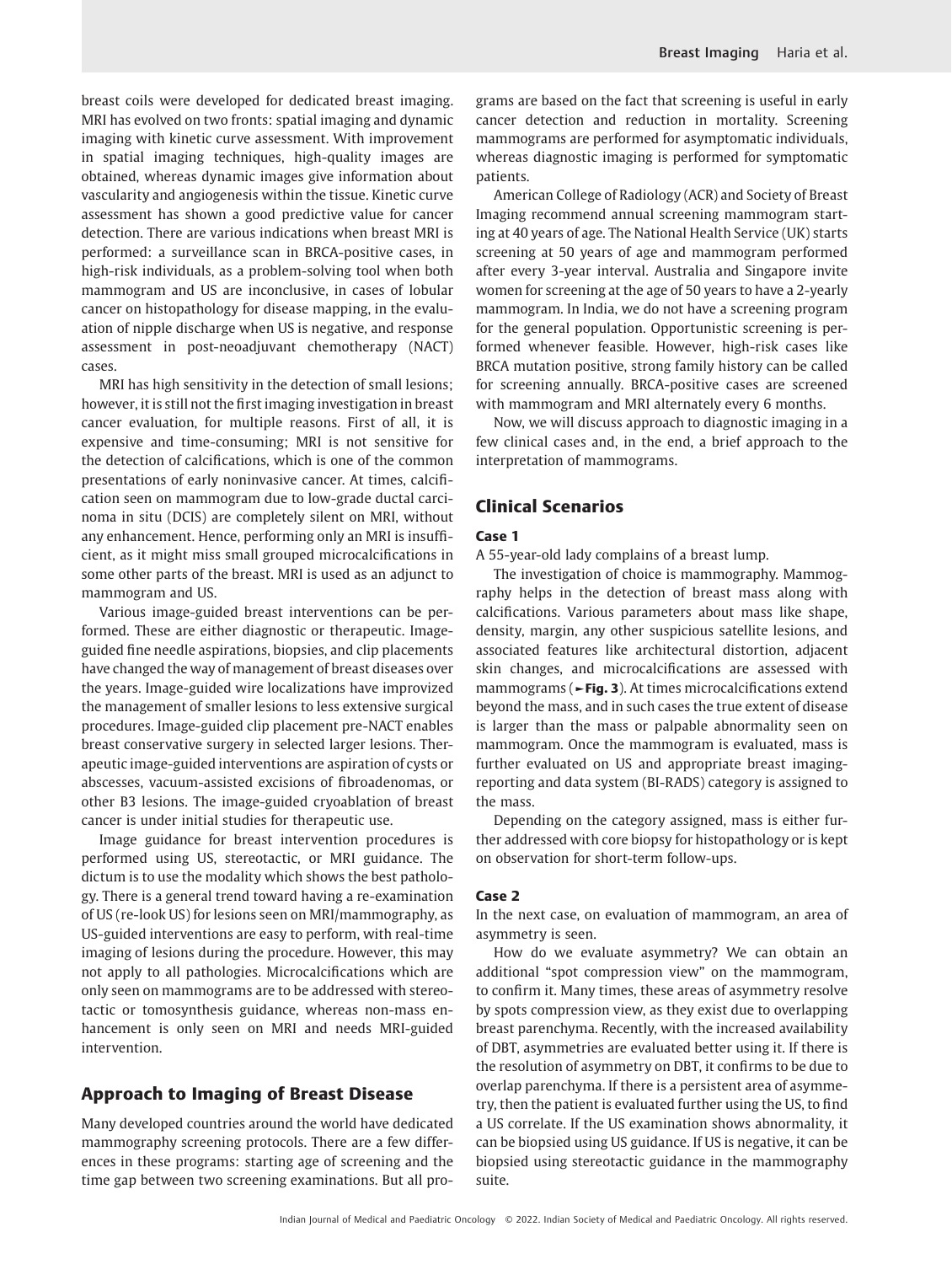

Fig. 3 Left breast LCC and LMLO views: showing a hyperdense mass in the upper outer quadrant of the left breast with partly circumscribed and partly indistinct margins. There is associated overlying skin thickening, better appreciated on MLO view. Few suspicious appearing left axillary lymph nodes are seen. No associated calcifications. Also, note heterogeneously dense breast parenchyma. Further evaluation with US is performed, to evaluate mass further and also look for any satellite lesion. LCC, left craniocaudal; LMLO, left mediolateral oblique; MLO, mediolateral oblique; US, ultrasound.

#### Case 3

A 50-year-old lady complains of bloody nipple discharge.

The investigation of choice is mammography. On the evaluation of mammograms, we see grouped pleomorphic microcalcifications in segmental distribution without associated mass.

This patient needs a histopathological evaluation of these calcifications. These calcifications can be biopsied in mammography suite using stereotactic guidance.

#### Case 4

Here, a 25-year-old lady complains of a new-onset lump in her breast.

The investigation of choice in this case is US and not a mammogram. If there is any suspicious abnormality seen in the US, then a mammogram can be performed later to look for calcifications.

As in young females the breast is very dense, and a dense mammogram has low sensitivity for the detection of abnormality. In US, mass is evaluated depending on its size, shape, margin, orientation, posterior features, vascularity, and elastography.

#### Case 5

Lady with BI-RADS 0 assessment on screening mammogram.

BI-RADS 0 is a category of assessment used for screening examination in asymptomatic patients. This category of assessment is not used for diagnostic evaluation in clinically symptomatic cases. If certain findings are detected on diagnostic mammogram, the patient is called back for further evaluation, either with additional mammographic views and/or with US. Once complete assessment is done, a final BI-RADS assessment category is assigned for combined mammographic and US findings. Additional investigation

with MRI or CEM can be advised, but mammography assessment cannot be BI-RADS 0 in such case.

In short, for women less than 30 years of age, the first investigation of choice is US, above 40 years the investigation of choice is the mammogram. Between 30 and 40 years of age, depending on clinical presentation the first investigation will vary.

In all cases, depending on the findings of US and mammogram, further evaluation with a CEM or MRI can be performed. Histopathology of the lesion needs to be performed using appropriate modality guidance.

# Brief Approach in Interpretation of Mammogram

Mammograms are routinely performed in two views, craniocaudal view and medio-lateral oblique view). These views are not orthogonal to each other but are obtained to evaluate the maximum of breast parenchyma. Once the abnormality is detected on one view of the breast, we need to localize in the other view to predict its location in the breast (►Fig. 4A and B). This is not so important for palpable abnormality but of extreme importance in non-palpable abnormality. Once we localize the abnormality on mammograms, we can evaluate it further with additional views on mammograms if needed or/and with US.

Masses can be evaluated on mammogram with respect to its density, shape, and margin. Associated features like calcification, architectural distortion, skin, and trabecular thickening also need to be mentioned.

Calcifications develop within the ductal lumen within the debris of dead apoptotic cells in DCIS.<sup>11</sup> Calcifications that are smaller than 0.5mm in size on mammograms are called microcalcifications. Pleomorphism in calcification means differences in size, shape, and density. So, calcifications that show this pleomorphism and are smaller than 0.5 mm are called pleomorphic microcalcifications. Along with appearance, the distribution of microcalcifications determines their significance. Linear and segmental distribution patterns of calcification have higher positive predictive values for malignancy as they are likely to be within the ductal system.



Fig. 4 (A and B): Right and left breast mammograms in CC and MLO views. On the right side, popcorn calcifications of involuting fibroadenoma are seen in the outer region on the CC view and in the upper region in the MLO view on the right side. So, they are located in the upper outer quadrant in the right breast, whereas ill-defined highdensity mass on the left side is located in the upper inner quadrant. CC, craniocaudal; CEM, contrast-enhanced mammogram; MLO; mediolateral oblique.